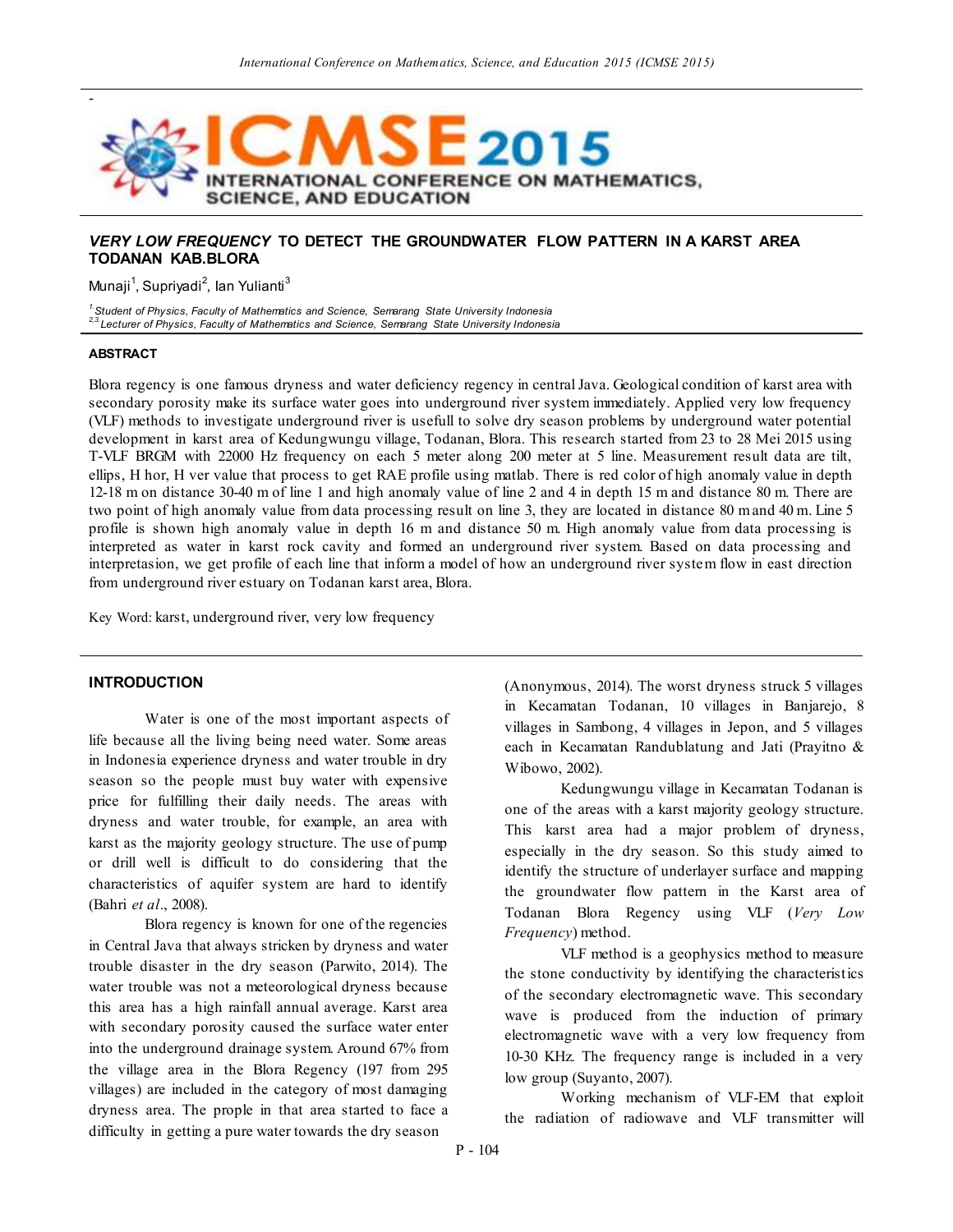induce a conductive earth layering system (Hiskiawan, 2011). This induction radiation pattern will cause a secondary electromagnetic field which give a natural disturbance of earth magnetic field (Hiskiawan, 2011).

The primary electromagnetic field of the radio transmitter has a vertical electricity field component of Ez and a horizontal magnetic field of Hy upright to the xaxis propagation area (Fraser, 2011). In a long distance from the transmitter antenna, the component of primary magnetic field become a horizontal wave. The existence of conductive medium under the surface caused the component of electromagnetic field able to induce the medium so it cause an induction (Grandis, 2009) as can be seen in Figure 1.



**Figure 1**. Electromagnetic wave in VLF method.

Eddy current by VLF magnetic field in a conductive soil produces secondary magnetic field with similar frequency and different phase. The vertical magnetic section of Hz is useful to determine the anomaly and then compare with the horizontal magnetic field to observe the tilt angular (Gufron, 2010). The characteristics of motive force (mf) induction turn up es with similar frequency, but a 90o phase was left behind when the primary wave enter into the medium (Kaikonen, 2009). Figure 2 showed the vector diagram between primary field P and its mf induction. The combination between P field and S field (R cosα) is called real component (in-phase) and an upright component of P (R sinα) is called imaginer component (Kalscheuer et al., 2008).



**Figure 2**. The Relationship of Amplitude and Secondary (S) and Primary (P) Wave Phase.

If the horizontal magnetic field is Hx and the vertical magnetic field is Hz, so the amount of tilt angular can be shown as in Figure 3, which is

$$
\tan(2\theta) = \frac{2\left(\frac{H_z}{H_x}\right)\cos\phi}{1 - \left(\frac{H_z}{H_x}\right)^2} \times 100\%
$$
\n(1)

and the eliptisity is given as

$$
\varepsilon = \frac{b}{a} = \frac{H_z H_x \sin \phi}{\left[H_z e^{i\phi} \sin \theta + H_x \cos \theta\right]^2} x 100\%
$$
 (2)

Tangen from the tilt angular and the eliptisity is used to compare the component of S vertical secondary magnetic field and the P horizontal primary magnetic field, also to compare the component of the square from the S vertical secondary field to the P horizontal primary field (Figure 3).



**Figure 3**. Polarization Parameter

This study used the instrument of T-VLF quantified data, that is tilt value and elips. The anomaly contrast that is calculated can be caused by the more conductive water-filled rock or a resistive air-filled rock cavity from karst area. That parameter hopefully showed a clearer anomaly as the effect of groundwater flow.

#### **METHODS**

This research was conducted in the Kedungwungu village, Todanan, Blora (Figure 4) on 23 to 28 May 2015.



**Figure 4**. Research Area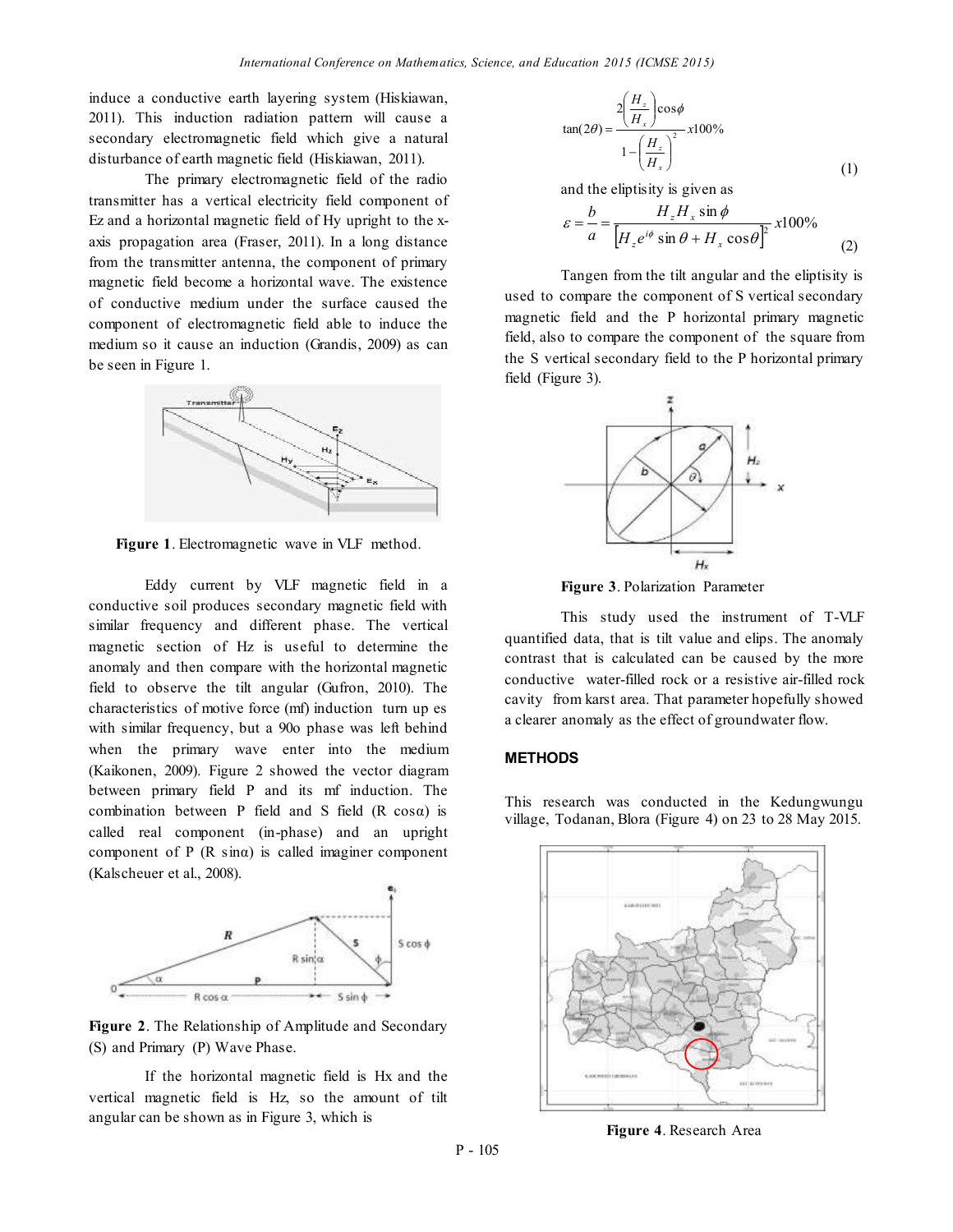To identify the groundwater flow in karst area Todanan, it is necessary to know the value of conductivity. The measurement step is:

- 1. Operator entering a few parameters (stations, spaces between stations, track number, frequency transmitter) via the [SET UP].
- 2. After everything is loaded, then start the measurement by pressing [START].
- 3. When stacking several measures are considered sufficient, press [START] again to stop. (Such as the START button or toggle switch button).
- 4. Calculate fraser derivatives by the equation: Fraser value of derivatives  $\frac{(a+b)-(c-d)}{a+b}$

Where *a*, *b*, *c* and *d* is the value of a *tilt* at the point of measurement sequence and *n* is the number of data used in the calculation.

5. Calculating the real components and imaginary components (Karous & Hjelt, 1983): Real component  $\binom{0}{0}$  = 100.tan $\theta$ Imaginary component  $(\% )$  = 100. $\varepsilon$ 

Data processing is performed by software *matlab*.

### **RESULT AND DISCUSSION**

The data collection was conducted with survey design of 5 spread of paths which cut off the Macan Cave in karst area Desa Kedungwungu, Kecamatan Todanan, Kabupaten Blora. This study used VLF method to detect the groundwater flow pattern. The data found was tilt value, ellips, H hor, H ver in which was computed to get the profile of RAE score using matlab software. The profile of subsurface which is RAE score of every path was interpreted and then merged to get a groundwater flow pattern.

The result of data analysis to the five measurement path showed that there was an anomaly contrast of great value in every path. The great value anomaly contrast in the path profile was presented in the Table 1.

**Table 1.** High Anomaly as the Result of VLF Survey.

| Path Profile                | Great Value Anomaly Position |                          |
|-----------------------------|------------------------------|--------------------------|
|                             | Gap from the end-path (m)    | Depth of the Surface (m) |
|                             | 30 to 40                     | 12 to 18                 |
| $\mathcal{D}_{\mathcal{L}}$ | 80                           | 15                       |
| 3                           | 40 and 80                    | 16                       |
| 4                           | 80                           | 16                       |
|                             | 50                           | 16                       |
|                             |                              |                          |

A high anomaly in each path profile was assumed as a cavity of the water-filled rock which formed a groundwater flow. The finding of the study showed that 5 spread of paths contained an anomaly contrast that indicated the existence of groundwater. The existence of groundwater showed through a conductive area with a high RAE score. "Deep groundwater" as the target in this study had a conductivity character or a good ability to bring an electricity power, so it can be identified with a high anomaly in the RAE profile. It was appropriate with the study conducted by Anita and Sismanto (2011) that the indication of "deep groundwater" was it had a high RAE score. The result of data tabulation which is RAE profile of the five paths

was presented in the Figure 5.



**Figure 5**. The Profile of Equivalent Current Density (RAE) from VLF Data Tabulation.

The analysis of RAE profile all paths was shown using matlab software with measurement frequency 22000 Hz. The result of the path 1 profile showed a high anomaly in the radius 30-40 m, red color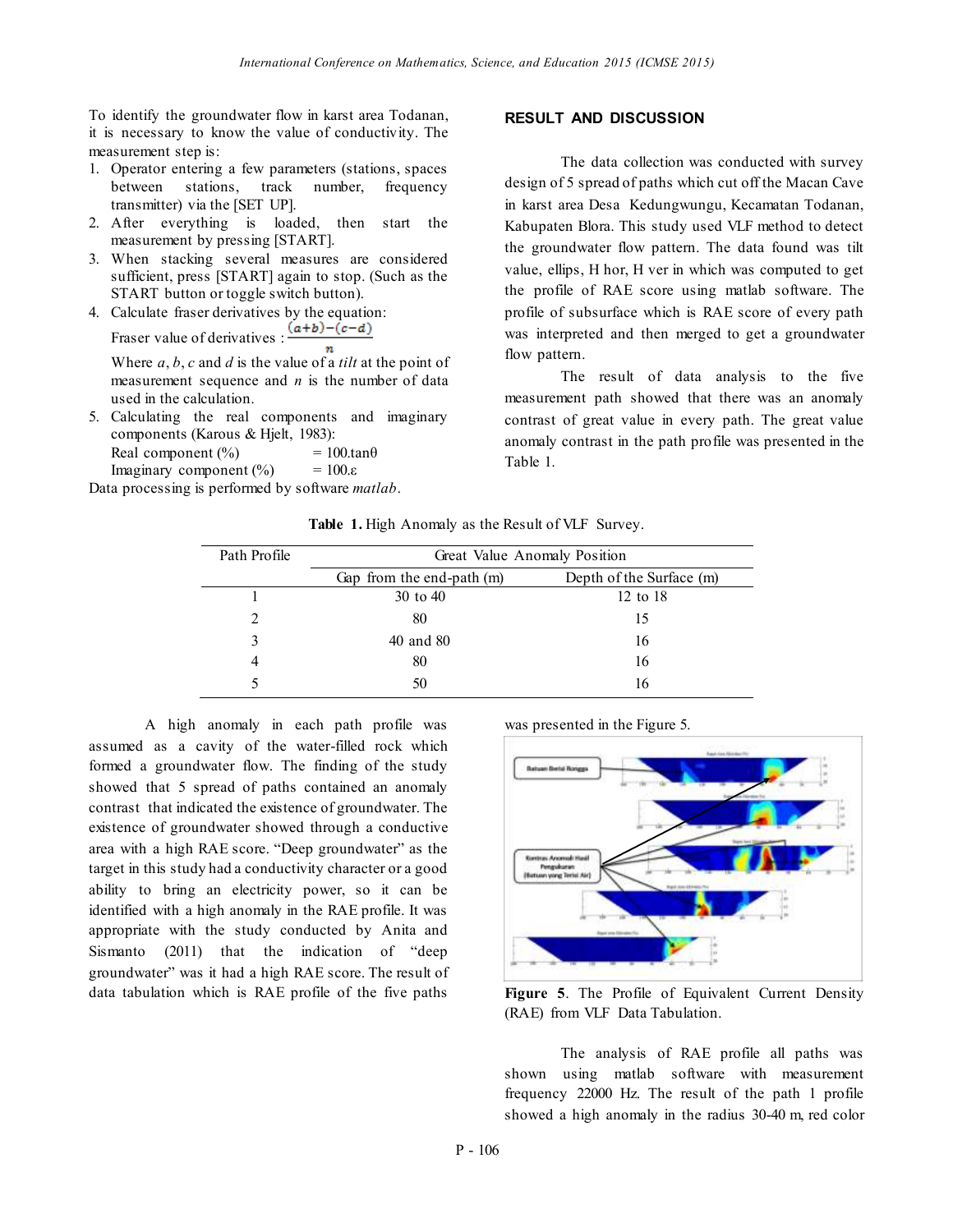was the highest anomaly contrast among other points. The red area was interpreted as a water that was assumed as an underground river in the depth of 12-18 m from the surface. A high anomaly value in path 2 and 4 was on the radius 80 m in the depth of 15 m. A high anomaly in path 2 and 4 was assumed as the water-filled rock cavity. Path 3 was also showed a high anomaly in the measure point radius of 80 m and 40 m which assumed to be a rock in the underground river structure that was able to pour the water. Path 5 showed a high anomaly in the measure point radius of 50 m with the depth of 16 m which assumed as a water-filled rock cavity.

An underground profile as the result of the study which was RAE anomaly contrast with a great value showed the existence of water-filled rock cavity. The combination of subsurface profile in the fifth path produced a groundwater flow by connecting the great value anomaly points in each path. The pattern of VLF method measurement path aimed to North-South. The interpretation result of groundwater flow in the research area was presented in the Figure 6.



**Figure 6**. The Profile of Estimated Groundwater Flow Pattern

The finding of this study from the five subsurface profile using matlab software was that RAE value showed the pattern of groundwater flow to the East from the river-mouth of groundwater in karst area Todanan, Blora. The points with groundwater potential can be recommended based on the coordinate of the research finding that had a great value of RAE value anomaly contrast point. A great value anomaly point can be used as the further development and the finding of groundwater as an exploration result using VLF method. according to the result found, VLF method can be used to explore a water source finding as a water need fulfillment in the dry season in the research area.

### **CONCLUSION**

Based on the research conducted through the process of VLF data tabulation and interpretation in the karst area Todanan Kabupaten Blora so it can be concluded as follows.

- 1. The interpretation result found the subsurface structure between the five paths and the pattern of groundwater flow in the jarst area Todanan Kabupaten Blora.
- 2. The groundwater flow pattern mapping result showed that the flow go to the East from the groundwater river-mouth.
- 3. The result of this research get the reference points of the groundwater potential as the further development process to become focus and guided.

### **BIBLIOGRAPHY**

- Anita, F. & Sismanto. 2011. Estimasi Aliran Sungai Bawah Tanah dengan Menggunakan Metode Geofisika VLF em, Mode Sudut Tilt di Daerah Dengok dan Ngrejok Wetan, Gunungkidul, Yogyakarta. *Prosiding Pertemuan Ilmiah XXV HFI Jateng & DIY*. 9 April 2011, Purwokerto, Indonesia. Hal. 130-133.
- Anonime. 2014. 197 Desa di Kabupaten Blora Rawan Kekeringan. http://www.infoblora.com/2014/04/197-desadi-kabupaten-blora-rawan.html (6 Mei 2014).
- Bahri, A.S, Santoso, D, Paradimedja,D.D, Tofan RM, Santos, FM. 2008. Penerapan Metode VLF-EM-Vgrad Untuk Memetakan Sungai Bawah Permukaan Daerah Karst. *Indonesion Scientific Karst*. Jogjakarta. 19-20 Agustus 2008.
- Ford, D.C. & P.W. William. 2007. *Karst Geomorphology and Hydrology*. Chicester : John Willey and Sons.
- Fraser, D. C. 2011. Contouring of VLF-EM data: *Geophysics*, 34, 958-967.
- Grandis, Hendra. 2009. *Pengantar Pemodelan Inversi Geofisika*. Bandung. Himpunan Ahli Geofisika Indonesia (HAGI).
- Gufron. 2010. *Estimasi Penyebaran Deposit Fosfat di Daerah Perum Perhutani KPH Pati BKPH Sukolilo Pati dengan Metode Very Low Frequency Elektromagnetik Vertikal Gradient (VLF-EM-VGrad)*. FMIPA. Jurusan Fisika. Institut Teknologi Sepuluh Nopember Surabaya.